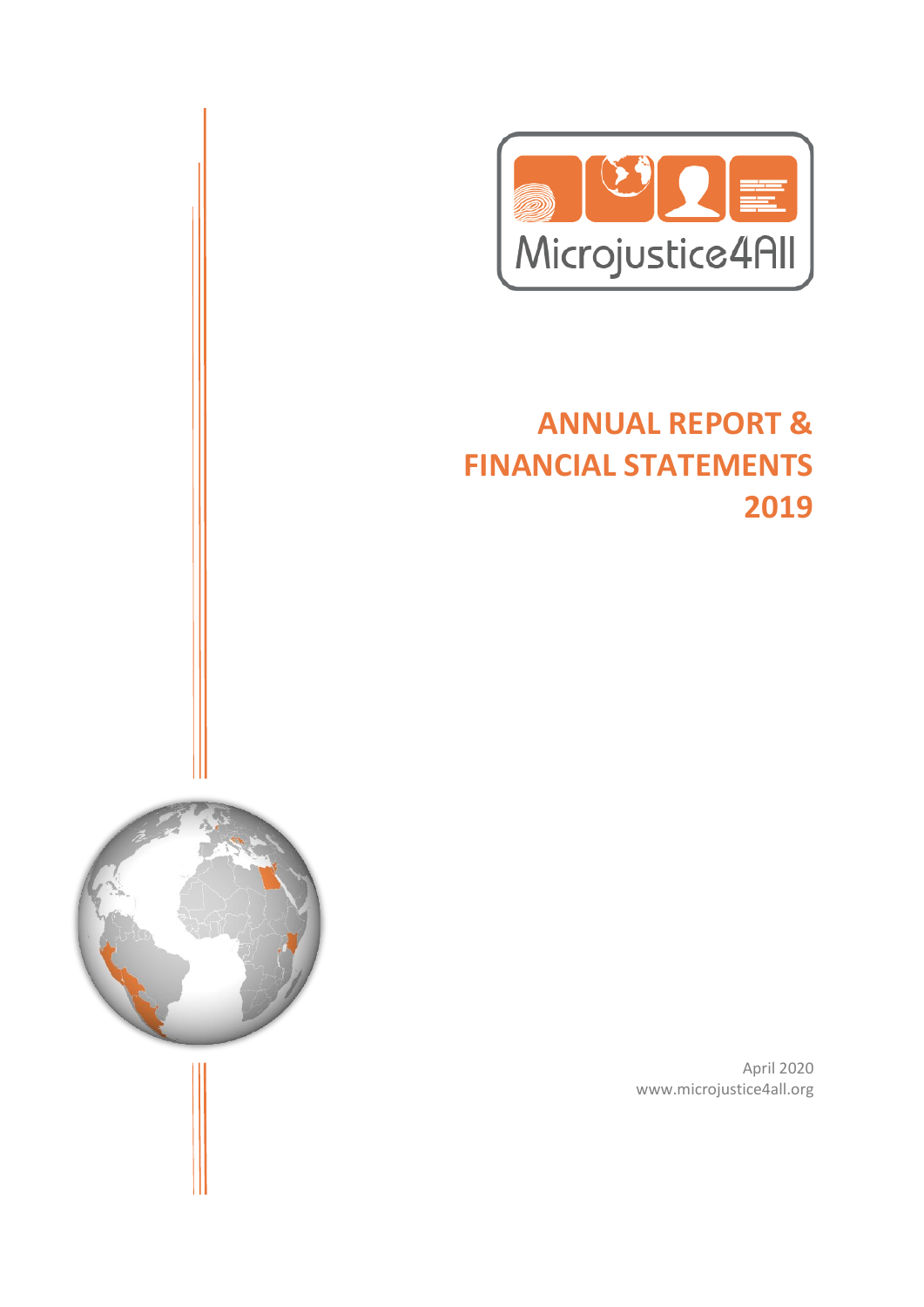## **Content**

| 1.           |                                                                                                 |
|--------------|-------------------------------------------------------------------------------------------------|
| 1.1.<br>1.2. |                                                                                                 |
| 1.3.         |                                                                                                 |
|              | 1.                                                                                              |
|              | Legal Inclusion mapping Serbia: Provisional Legal Inclusion Mapping report 6<br>2.              |
|              | 3.Developed the concept of the legal empowerment programs further in Kenya, Bolivia and         |
|              | Serbia, to be further developed and implemented on pilot scale on the ground in these countries |
|              |                                                                                                 |
|              | Networking, lobbying and public communication with the LIM Method as an instrument<br>4.        |
| 2.           |                                                                                                 |
| 2.1.         |                                                                                                 |
| 2.2.         |                                                                                                 |
| 2.3.         |                                                                                                 |
|              |                                                                                                 |
|              |                                                                                                 |
| 2.4.         |                                                                                                 |
|              |                                                                                                 |
|              |                                                                                                 |
|              |                                                                                                 |
|              |                                                                                                 |
|              |                                                                                                 |
| 2.5.         |                                                                                                 |
|              |                                                                                                 |
|              |                                                                                                 |
|              |                                                                                                 |
|              |                                                                                                 |
| 2.6.         |                                                                                                 |
|              |                                                                                                 |
| 3.           |                                                                                                 |
| 3.1.         |                                                                                                 |
| 3.2.         |                                                                                                 |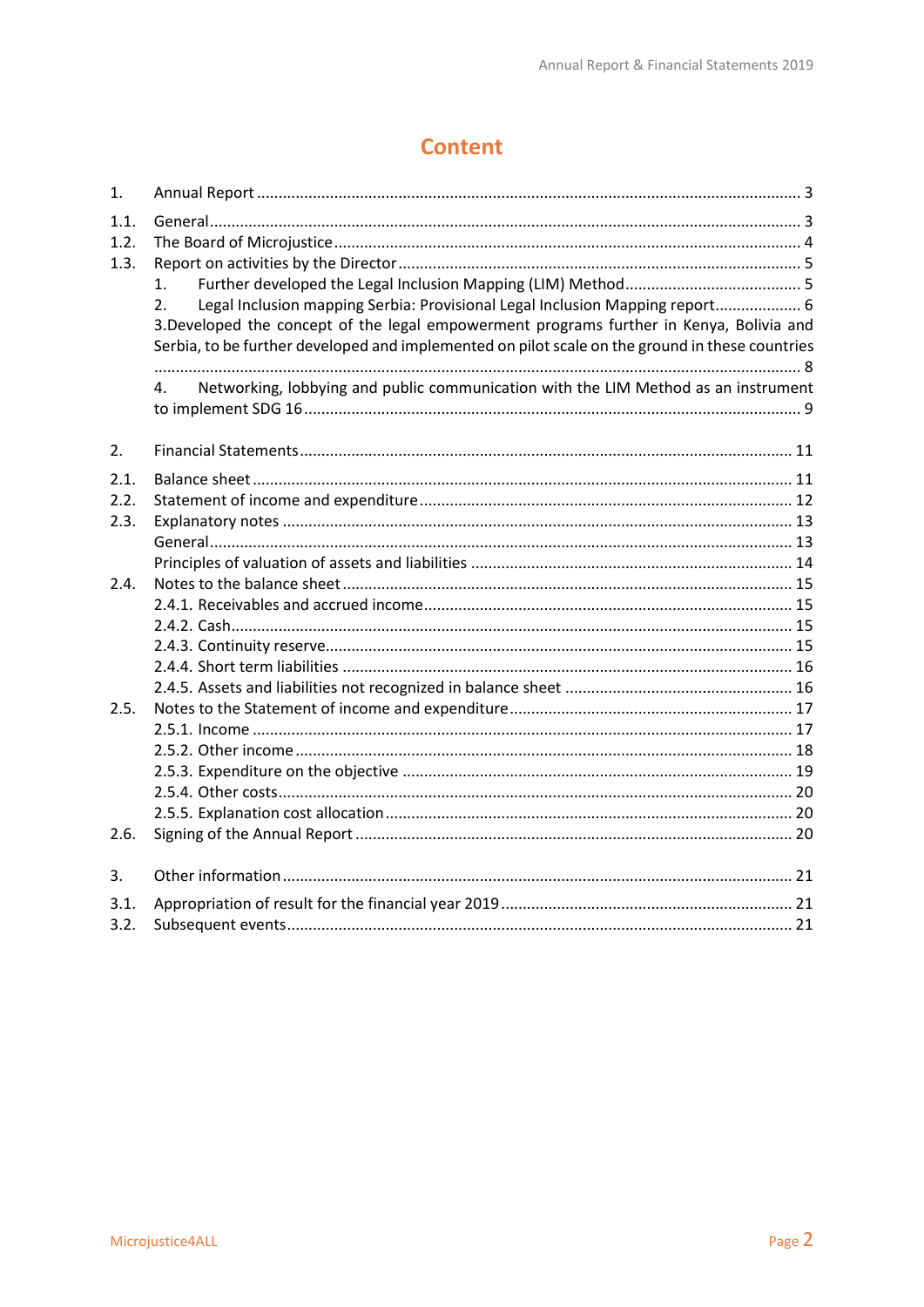## <span id="page-2-0"></span>**1. Annual Report**

#### <span id="page-2-1"></span>**1.1. General**

#### **Incorporation**

Stichting Microjustice4All (MJ4All) was incorporated on December 3<sup>th</sup>, 1996 by notarial deed. The foundation has its official seat in (2517 AN) The Hague, at the Laan van Meerdervoort 70. From now on, referred to as "Microjustice".

Microjustice is registered with the Chamber of Commerce, number 41160018 (RSIN: 805877447) and is a charitable foundation under Dutch Law ("ANBI").

#### **Objectives Microjustice**

Microjustice is an organization dedicated to legally empower the poor and victims of humanitarian disasters. By providing people with legal documentation and enabling them to live under the shelter of the law and enjoy the protection and opportunities it affords, Microjustice helps them to get out of the poverty cycle.

With the provision of legal documentation, awareness-raising activities, local capacity building and evidence-based lobbying, Microjustice aims to enable all people to participate in society and encourage them to be self-reliant.

Country-specific Legal Inclusion Mappings are the new tool that Microjustice has developed to structurally identify the level of legal inclusion in a country and to identify a Legal Empowerment Plan for the country.

#### **The legal empowerment**

Over the past twenty-three years Microjustice has developed its method for legal empowerment in practice, implementing field programs in three continents. This method consists of standardized legal service provision in identified basic legal needs of the target group(s), while undertaking bottom-up legal reform and advocacy activities. In this way Microjustice aims to establish sustainable legal service provision infrastructures for the legal empowerment of the poor, marginalized and victims of humanitarian disasters.

#### **Focus**

Microjustice helps to set up local infrastructures for affordable quality legal service provision with focus on:

- 1. Various civil documents as birth certificate to enable access to e.g. education, health care, social benefits, microfinance and voting;
- 2. Housing and land registration for property protection, access to collateral and investment opportunities;
- 3. Setting up businesses, cooperatives and other legal entities, and drafting contracts to increase income-generating activities and civil society participation;
- 4. Legal issues related to the above, mostly related to family law and inheritance matters.
- 5. Legal issues that are specific to a context, especially in post-humanitarian crisis rehabilitation processes.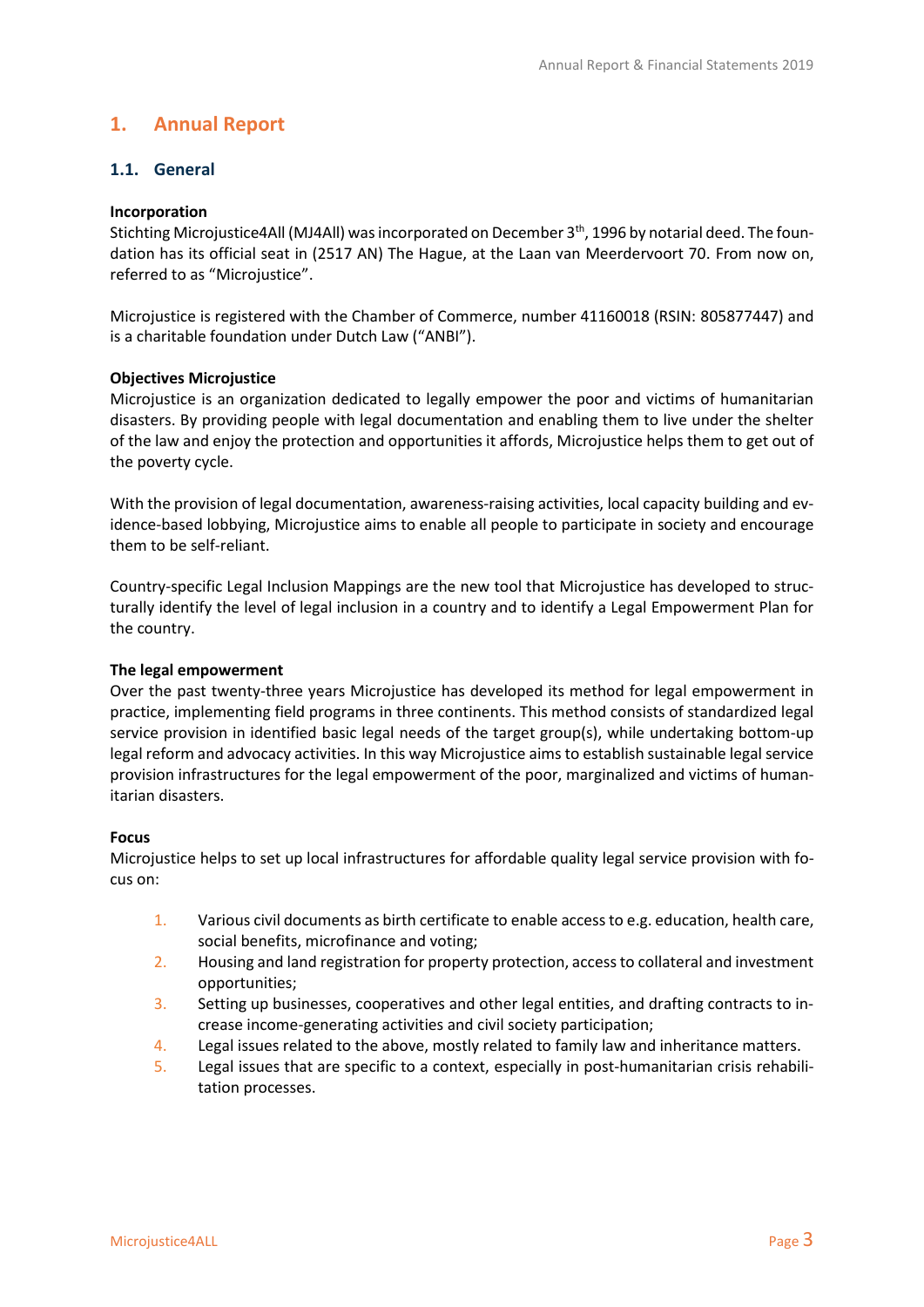#### <span id="page-3-0"></span>**1.2. The Board of Microjustice**

From 31 December, 2020, Mr. Álvaro Hernando is the new Director of the foundation.

The Supervisory Board is formed by:

J.J. de Domingo Angulo, Chairman M.J. Verweij, Secretary C.F. Wittebrood

The Supervisory Board members do not receive any compensation other than compensation for expenses incurred in the performance of their duties.

#### **Report on activities by the Supervisory Board**

In 2019 the Supervisory Board met every two months together with the Director. During these meetings the Supervisory Board discussed all significant issues related to the management of the Foundation and projects as well as about the strategy to be followed in the future. The most common aspects analysed and approved (when needed) by the board are:

- Annual Accounts and the Annual Report for 2019;
- Current projects and programs and new activities in preparation;
- Team: capacity, composition, recruitment;
- Organizational management: expert develops systems & procedures
- Administrative and financial matters;
- Director: periodic performance review;
- Annual Plan and Budget 2019

In September 2019, a brain storm day was organized in Wassenaar with the Supervisory Board, the Director and Consultant organisational procedures, to define the way forward of Microjustice, with a growth scenario, in view of building up further the organisation, independent from the projects. In the meeting it was decided, to recruit a new director who could develop the sales strategies and activities while building up the organisation. The new director would have as task to develop the growth scenario the Supervisory Board. The foundation Friends of Microjustice have been involved in this to fund the transitional period. In October the new director, Álvaro Hernando, was recruited and started on 1 November 2019.

The Supervisory Board wants to thank the previous and current Director, the consultants, and all volunteers for their dedication and commitment to Microjustice during 2019

On 28th May 2020 the Supervisory Board approved the Annual Report and Financial Statements 2019.

J.J. de Domingo Angulo M.J. Verweij C.F. Wittebrood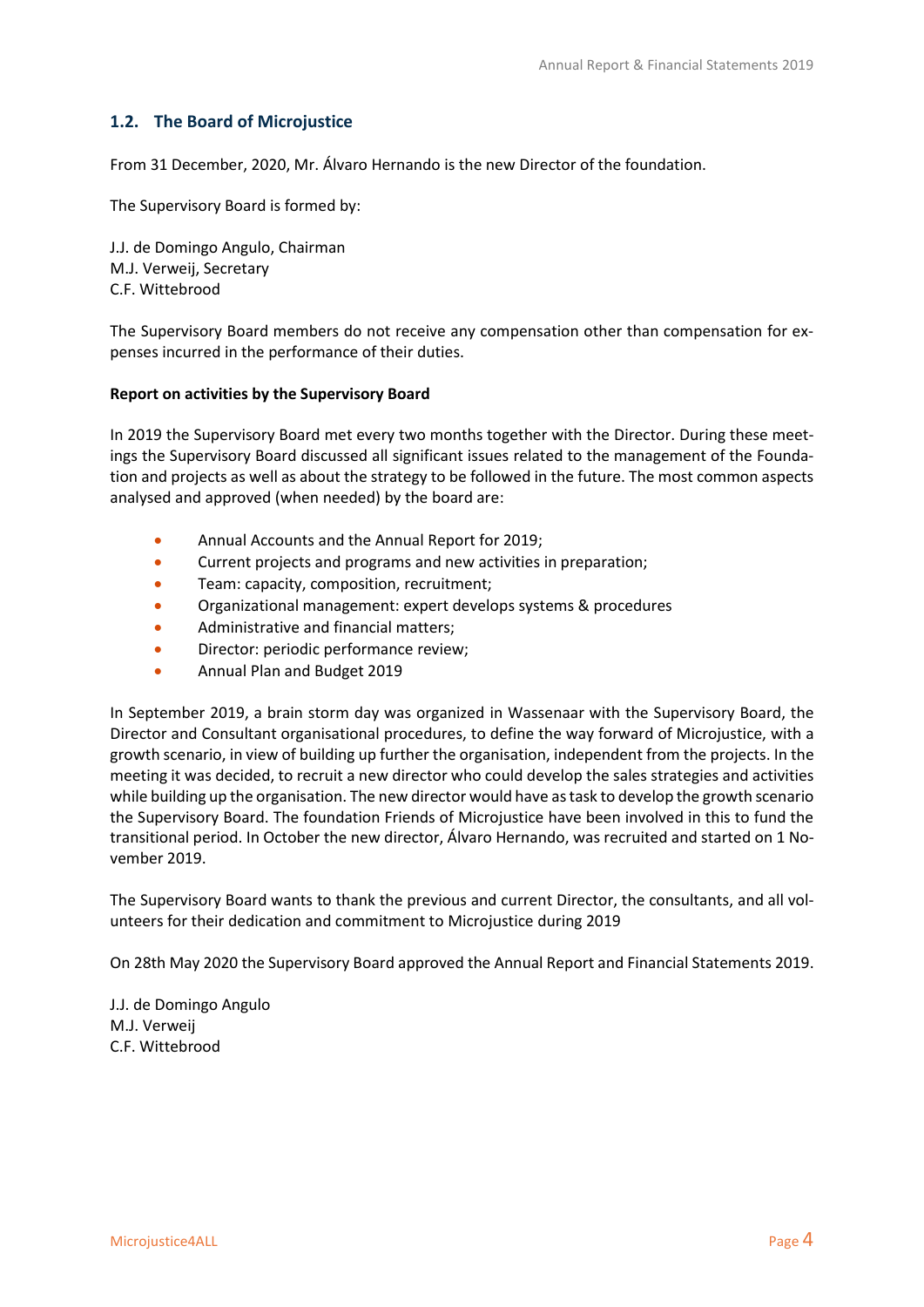#### <span id="page-4-0"></span>**1.3. Report on activities by the Director**

In 2019, Microjustice has undertaken the following activities:

- 1. Further developed the Legal Inclusion Mapping (LIM) Method
- 2. Implemented the legal inclusion Mapping in Serbia
- 3. Developed the concept of the legal empowerment programs further in Kenya, Bolivia and Serbia, to be further developed and implemented on pilot scale on the ground in these countries
- 4. Networking, lobbying and public communication with the LIM Method as an instrument to implement SDG 16

#### <span id="page-4-1"></span>**1. Further developed the Legal Inclusion Mapping (LIM) Method**

The Legal Inclusion Indicator framework was developed and implemented in 2018 in Bolivia and Kenya. In 2019 the method was further refined and a ttemplate with questions for the LIM set up in a database. Also, the high-level LIM process was defined and the steps of the method developed in 2 phases: phase1) preliminary research with output the provisory LIM report and phase 2) practical research while implementing a pilot legal empowerment program. The mapping aims at defining and implementing a legal empowerment plan as implementing and monitoring progress framework for SDG 16 (Phase III).

#### **Legal Inclusion mapping in two phases**

**Phase I:** Qualitative overall research into the indicators on country level in order to identify:

- the bottlenecks in the way to legal inclusion of all, and
- opportunities and possibilities to enhance legal empowerment of determined groups

The output of Phase I is a provisory legal inclusion mapping report reflecting the first findings, that will be further developed and validated by involving more stakeholders in phase II. Furthermore, Phase I results into a plan for Phase II: a more focussed applied research design, chosen on the basis of the findings in phase I, through the implementation of a pilot of the legal empowerment plan.

**Phase II:** Applied research into the market to further develop a comprehensive legal empowerment plan, with two parallel activities:

- Applied research into the legal services needed for the legal empowerment of the identified excluded groups and piloting a standardized legal services' program to do market research into the precise needs for legal services of these groups. In this way a business case is developed.
- Develop with stakeholders a plan for upscaling a legal empowerment program countrywide, including recommendations for the institutional framework to enhance the legal empowerment for all.

The output of Phase II is the LIM report, including a Comprehensive Legal Empowerment Plan, with an implementation and monitoring framework until 2030.

#### **Phase III: Comprehensive Legal Empowerment Plan: implementation and monitoring**

The final output, the Comprehensive Legal Empowerment Plan, contains sustainable and inclusive solutions to meet the excluded groups' legal needs. The Plan involves both stakeholders in the specific excluded groups and stakeholders in the legal and Government sector; recommendations in the institutional structure and for a sustainable legal services infrastructure.

The third and final phase of the Legal Inclusion Mapping consists of setting up an Implementation Plan and a Progress Monitoring Framework. This includes establishing legal inclusion targets and drawing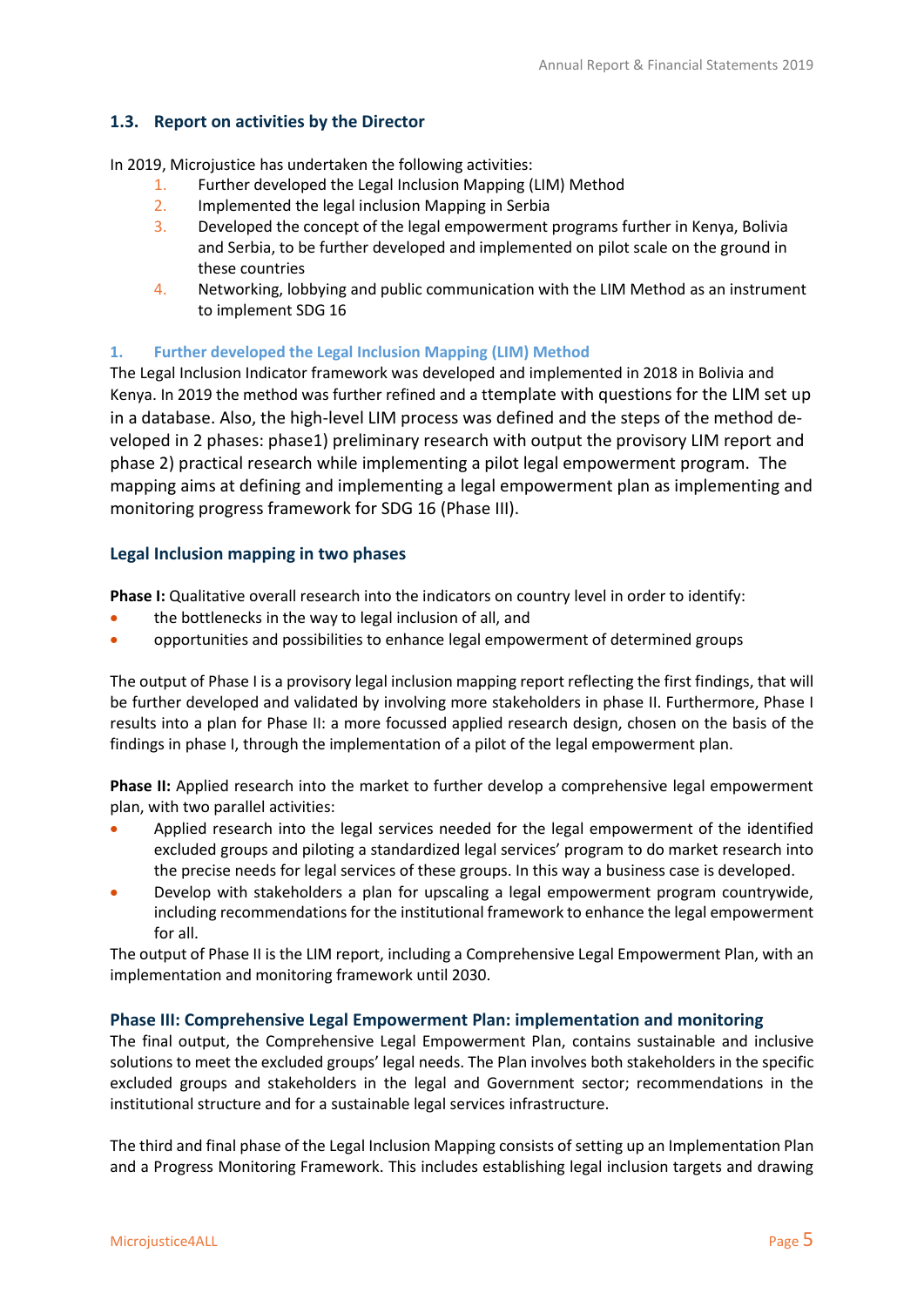up a timeline for the implementation of modifications to reach SDG 16 by 2030. It also involves the introduction of innovative tools for the legal-administrative and institutional framework.

In 2020, on the basis of the first mappings, a **Legal Inclusion Index** will be developed to be able to compare and upscale the implementation of the mappings and legal empowerment work globally

#### <span id="page-5-0"></span>**2. Legal Inclusion mapping Serbia: Provisional Legal Inclusion Mapping report**

For the legal inclusion mapping in Serbia, a first mission was undertaken in June/July 2018, followed by one early November 2018. But the mapping was fully implemented in June 2019 and August/September. On the basis of the results, a legal empowerment plan was identified, and the preparations for its implementation were made with some lawyers involved.

#### *How was the mapping research done in Serbia*

The question in phase I relates to the capacity to be legally empowered and included in three categories of indicators related to: 1) the people of Serbia, 2) the accessibility and efficiency of the state organisation and c) the accessibility and affordability of quality legal aid services.

The LIM research has been implemented through desk research in reports of various Serb and international organisations, legal documents, and a large number of consultations and interviews with Serbian attorneys, legal experts, civil society representatives, representatives of state institutions such as the Ombudsman and the Ministry of justice, the bar association of Serbia, entrepreneurs, IDPs from Kosovo, (ex) refugees from Croatia and Bosnia Herzegovina (BiH), and many 'normal' Serbs. The triangulation of these sources is the basis of this report.

#### **Summary of the results**

The legal system is principally based on the continental law system. At the same time the socialist system, dating from Yugoslavia, is still fundamentally present in the state system and structures while American consultants have also pushed for some American-type features in the legal system. Concerning legal inclusion, people in this framework are formally very well included, especially where it concerns the rights related to its socialist past. And there is an easy registration system for birth and deaths at in the civil registry (maticar) located in the municipal offices. Access to IDs is a simple procedure at the police stations (MUP). Furthermore, the state services and benefits have become more easily accessible through the digitalisation and E-Governance portals<sup>1</sup>. Setting up a company and busi-

ness transactions are relatively easy, and the land registry at the 'kadastar' has improved a lot with the digitalisation. Family related issues as divorce and inheritance entail simple, fast, and clear procedures.

Related to the court procedures the main complaint is that the courts are too slow as any court decision will take minimum three years. The possibility of a summary proceeding with for example the President of the court in case of rapid action is required, is non-existent. Thus, in all matters where a rapid decision is needed, there is no remedy<sup>2</sup>, which is especially damaging in labour relations. Putting an attachment, seizing real estate or the bank accounts, can be done as a temporary measure but does seem to require more material proof, proportionality and time then in many other jurisdictions in the world, losing its deterring effect. Mediation is gradually introduced as an alternative to fill this gap, and

<sup>&</sup>lt;sup>1</sup> For state services in general https://www.euprava.gov.rs/?alphabet=lat, for business registrations: [https://www.apr.gov.rs/registri/privredna-drustva/obrasci.2042.html,](https://www.apr.gov.rs/registri/privredna-drustva/obrasci.2042.html) for property and housing (permits): [http://katastar.rs](http://katastar.rs/) and<http://restitucija.gov.rs/latinica/index.php> for the restitution of property returned from nationalization during the communist Yugoslavia.

<sup>2</sup> The only exceptions are: a) in a divorce procedure the arrangements around the children as *nacelo hitnosti* (emergency pressure) while the division of the matrimonial goods can take many years. b) an execution procedure of an unpaid formal invoice (with stamp), for which only a proposal of execution and the name of the public executor is needed.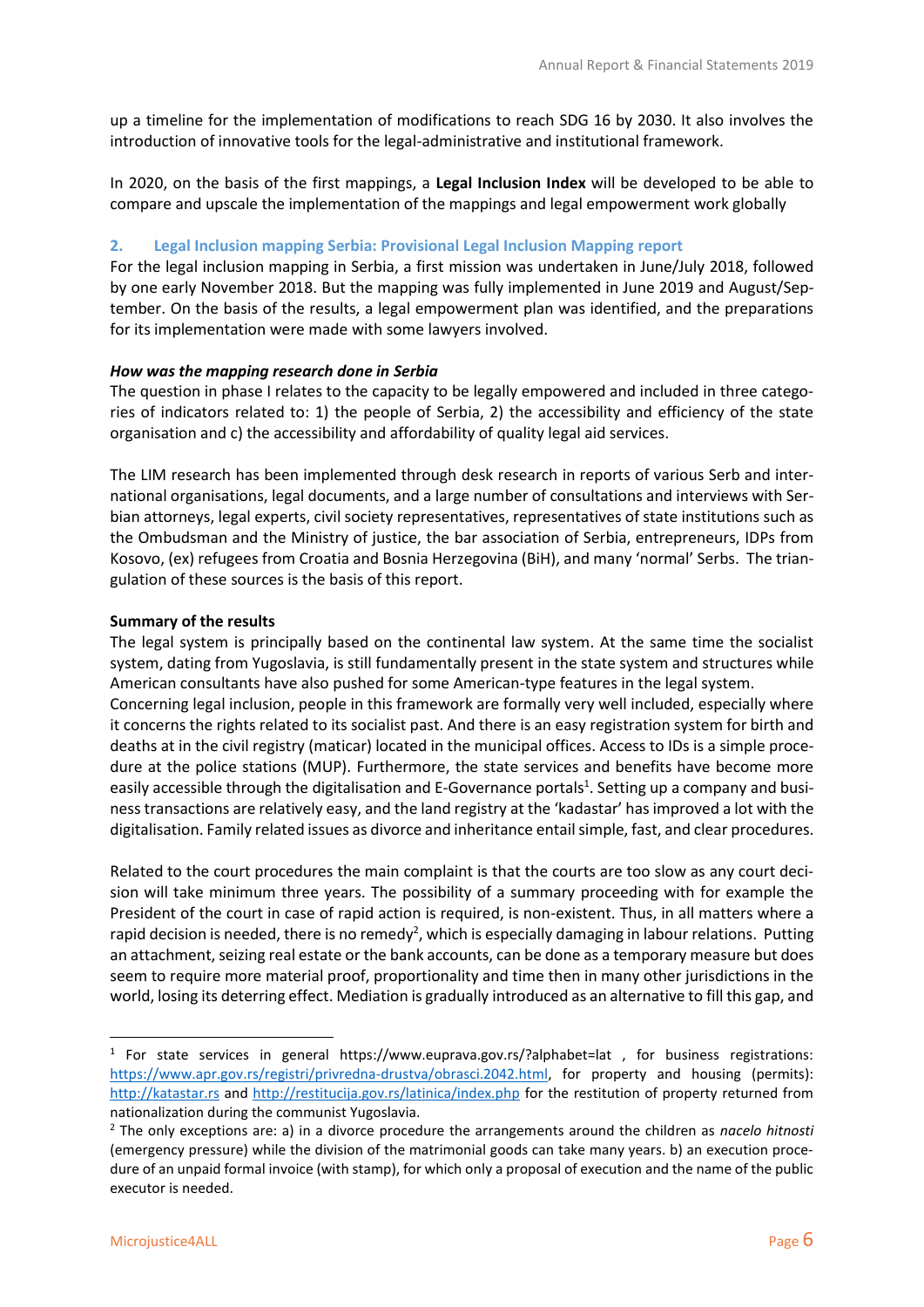new legislation for mediation is in preparation to facilitate this complementary role to the courts, but unfortunately it does not provide daunting pressure of blocking bank accounts or summary proceedings.

However, what people with litigation experience say that they experience as the most important problem with the courts is the lack of execution of the courts' decisions. The court executors either don't dare to execute the judgement or one has to deal with more Mafiosi practices. At the same time, execution procedures against poor people are seen as a real problem, incurring high additional execution costs for poor people that cannot pay their utility bills.

In all the administrative and legal procedures related to the basic legal needs, there is a tradition, culture and bureaucracy that requires that people need an attorney for most procedures, despite the fact that self-representation in the courts is allowed and that formally most administrative procedures can be done personally. However, the needed information, expertise, and contacts lack. People working in the legal sector say that being a successful lawyer does not necessarily depend on being technically good, but specially on your connections and your know-how to move the system in the favour of your client. Young lawyers in law firms will tell that they are not involved in the 'deals' with the justice sector representatives, but it are their bosses who have the needed connections. People experience that both public and private institutions (insurance companies, banks) do not comply, lay the burden of proof on the citizen, and do not pay out, or less than they are due. Even when there is a court sentence against them, they use to be unwilling to pay voluntarily, preferring to pay additional high costs of an execution procedure. When you ask a functionary with the institution why, (s)he will tell you that they are not competent ('*nisam nadležan'*) to arrange. For the same reason, the (semi) public institutions will not come to an out-of-court solution.

The main problem on top of this is the poverty of most people due to low-income levels. This makes that most young people look for opportunities outside the country.

Recently, finally, after 15 years of preparation, a free legal aid act has been past. The Free Legal Aid Act would cover the free legal aid of social cases and vulnerable groups. Each municipality has a Centre for Social Work and a Legal Aid Office, that will be the front office of free legal aid. If the person and case is considered eligible, through the intervention of a call centre an attorney will be assigned. The Bar Association of Serbia is in charge of implementation and supervising the attorneys' engagement. The NGOs have been excluded as legal aid providers (legal aid is also considered to be legal advice) even despite the long experience in this of some of them.

The legally excluded groups are people and businesses who cannot afford a good lawyer in general, and whose cases are not eligible for free legal aid. This group may be estimated to concern almost half the population. Then of course there are the vulnerable groups as the Roma (who used to have no civil documents) and IDPs from Kosovo, while the (ex) refugees from Croatia and Bosnia-Herzegovina are rather well integrated and also have their papers from the countries they came from. For the Serbs from Croatia, the Croatian citizenship provides them an EU passport to escape and look for economic opportunities in Western Europe.

#### *Legal service provision in basic legal needs made accessible to all*

The Legal Inclusion Mapping has been defining strategies to legally empower people in their day-today legal-administrative issues, and also to gradually combat the overwhelming feeling of legal insecurity. The proposal it to make quality legal services accessible and affordable for those that cannot pay the current fees of quality lawyers. The group excluded from legal aid may be estimated to consist of around 50% of the Serbian population (which lives with less than Euro 350 a month).

For all these people and their legal issues, not covered by the free legal aid act, this proposal is made.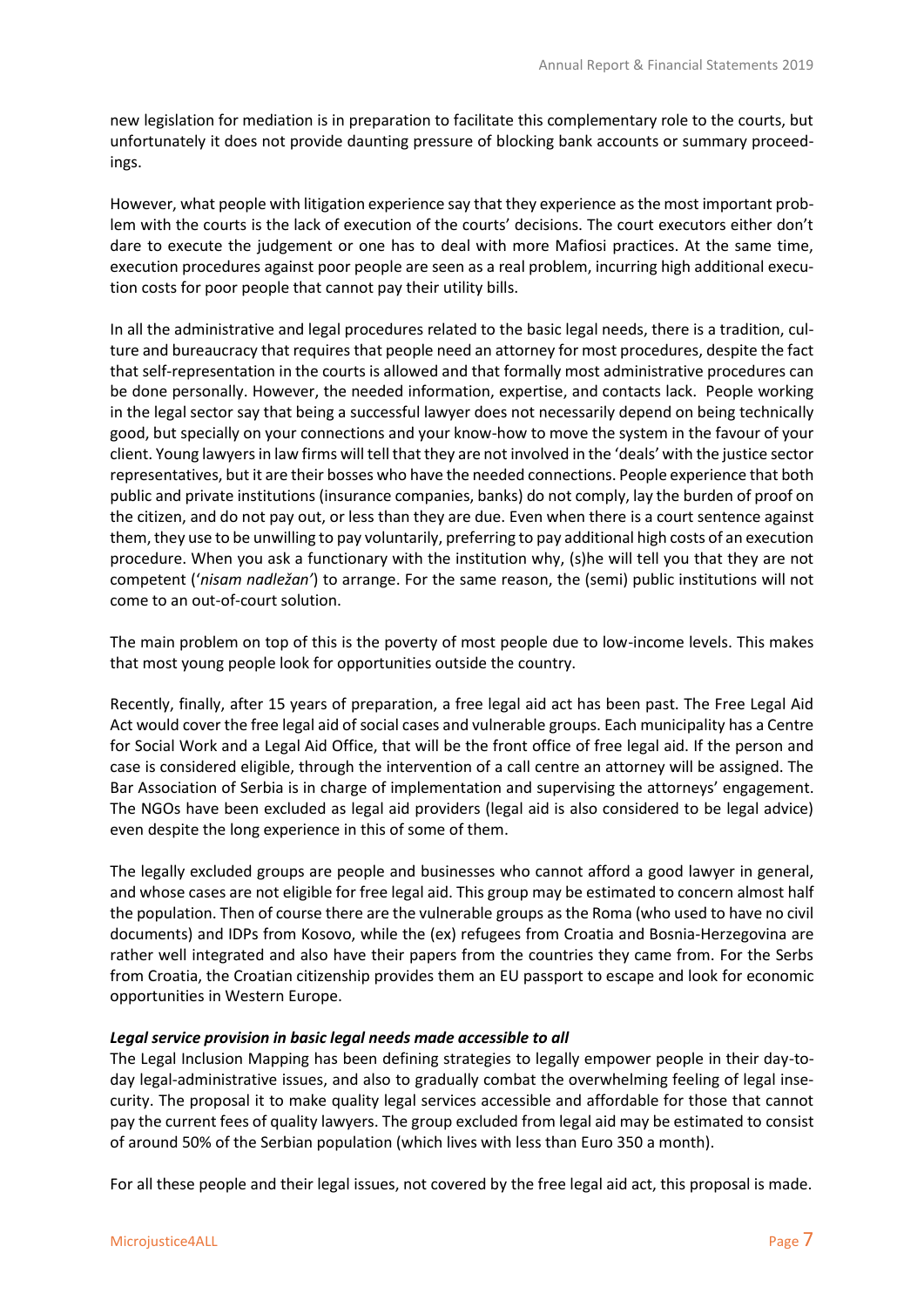Under basic legal needs we understand the needs that all people come across in their daily life related to their personal status and access to the rights and benefits of the system, their property (housing, land, inherited or acquired through buying), registration and running a business, family relations, working relations, including all types of paperwork and contracts. It can also concern standard claims on institutions as banks, insurance companies, pensions funds to create a feeling of legal security.

## *Making institutional and judicial framework accessible and more efficient & effective*

On an institutional capacity level, the LIM leads to two types of recommendations:

- 1. Simplification, digitalization and clear information provision:
	- To be further developed and continued in the administrative and judicial sector, and providing clear information on all procedures on internet.
	- in the legal services in basic legal needs in the free legal aid system to make the new free legal aid system affordable for local government and the state budget.
- 2. To increase the law enforcing function and deterring effect from civil justice system in rapid procedures and temporary measures (to put an attachment and seize property) that would make out-of-court negotiation and mediation more effective and increase the possibility of executing court decisions.
- 3. Related to 2) In addition, to ensure that in any public or semi-public institution there are people accountable for the most effective and efficient management of court cases against the state and (semi) public institutions; to see if out-of-court settlements are possible and to avoid the costs of a public execution when a (semi) state body has to pay on the basis of a court decision.
- 4. Tax issues: simplify/change the system, avoiding that people feel forced to function in the grey economy (hiring an employee for minimum salary, and paying surplus in cash). Calculate wage taxes as percentage of the Gross salary. Lower taxes but make sure that all pay through making it affordable, transparent and acceptable (which would lead to increased tax income for the state). Create the profession of tax lawyer/advisor.

#### <span id="page-7-0"></span>**3. Developed the concept of the legal empowerment programs further in Kenya, Bolivia and Serbia, to be further developed and implemented on pilot scale on the ground in these countries**

The method for building a sustainable infrastructure for affordable quality legal services is based on standardization, simplification and providing basic information on the procedures. For upscaling the infrastructure within countries Microjustice has been further developing in the method and the concept.

The further developed concept of the LEP has been inspired on the developments in Serbia where a free legal aid act that entered into force on 1 October 2019. In the free legal aid act NGOs are not allowed to provide legal aid any more. In this context we have been starting to develop the legal empowerment concept working together with the infrastructure of law firms in the country.

The role of Microjustice in this is being an intermediary between the law firms and the (more vulnerable) clients.

Poor people have no access to basic legal needs due to a lack of knowledge and the lack of affordable quality legal services.

Young lawyers have great difficulty to start their firm as they do not get clients and lack guidance.

In this void MJ helps as intermediary:

• Website with clear information and templates in basic legal needs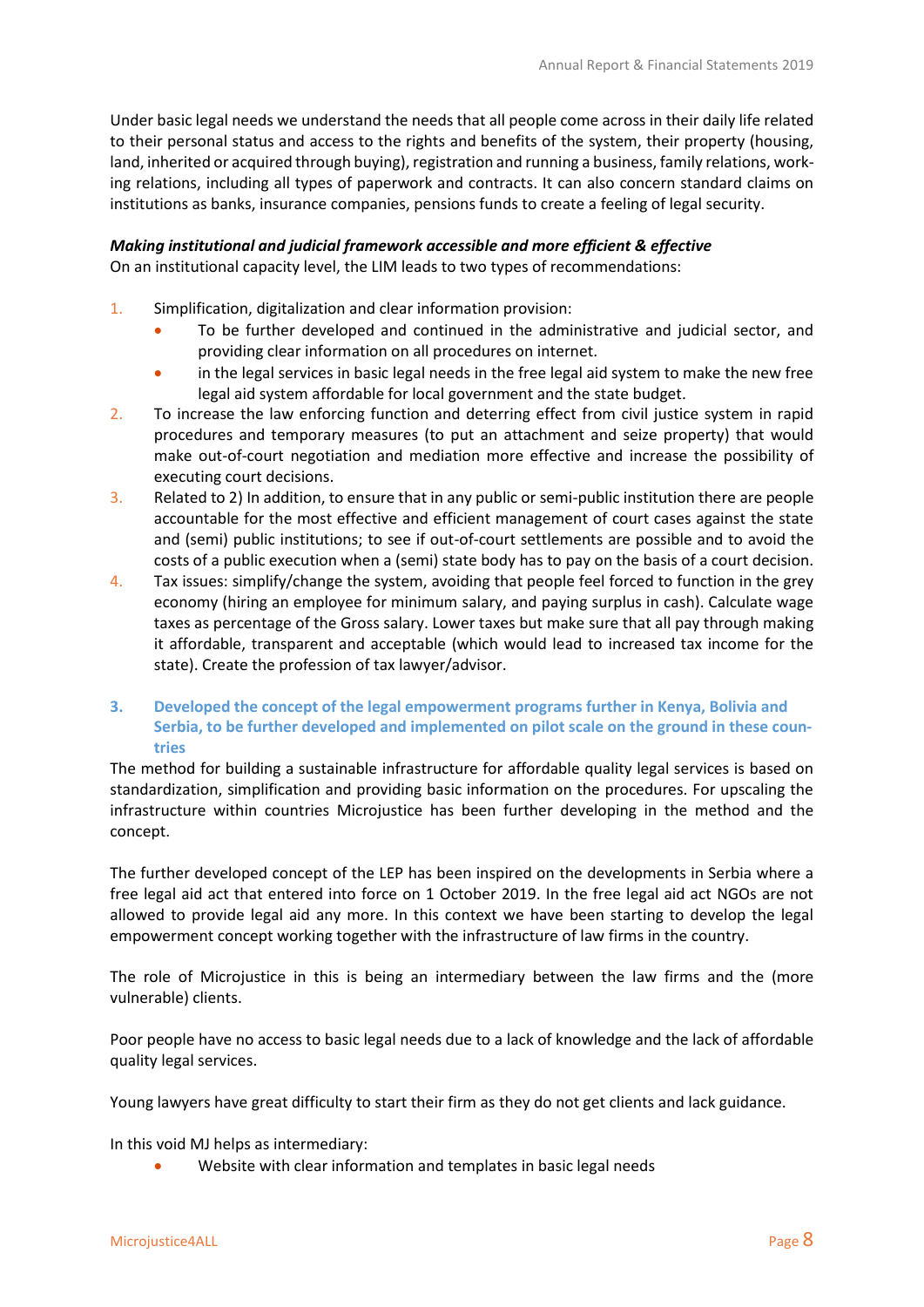- Develop a cooperation with young lawyers that commit and use the Microjustice method (standardized legal services with templates, CMS et cetera) and use prices in a range suggested by Microjustice.
- Clients can solve their basic needs alone, on the website and if they were to need a lawyer, Microjustice will refer them.

On the basis of this approach Legal Empowerment programs are now prepared and set up in Serbia, Kenya and Bolivia.

#### <span id="page-8-0"></span>**4. Networking, lobbying and public communication with the LIM Method as an instrument to implement SDG 16**

Microjustice has been participating within the Pathfinders for SDG 16 in a great number of events to get the message passed and to get others involved. A success of being partner in the Pathfinders Task Force for Justice and sharing with them all our research results and reports, having many meetings with them apart from the events that the legal inclusion/exclusion from basic legal needs has finally been recognised. So far justice work has always been limited to the formal justice sector, depending on the ministry of justice and/or conflict resolution (including ADR).

## **Mapping Legal Inclusion**

**to develop Comprehensive Legal Empowerment Plans with targeted, sustainable legal services programs**



through LIM-based policy programming, defining focus of the LEP:

- ➢ Institutional reform
- $\triangleright$  specific excluded groups
- ➢ Addressing basic legal needs in specific legal areas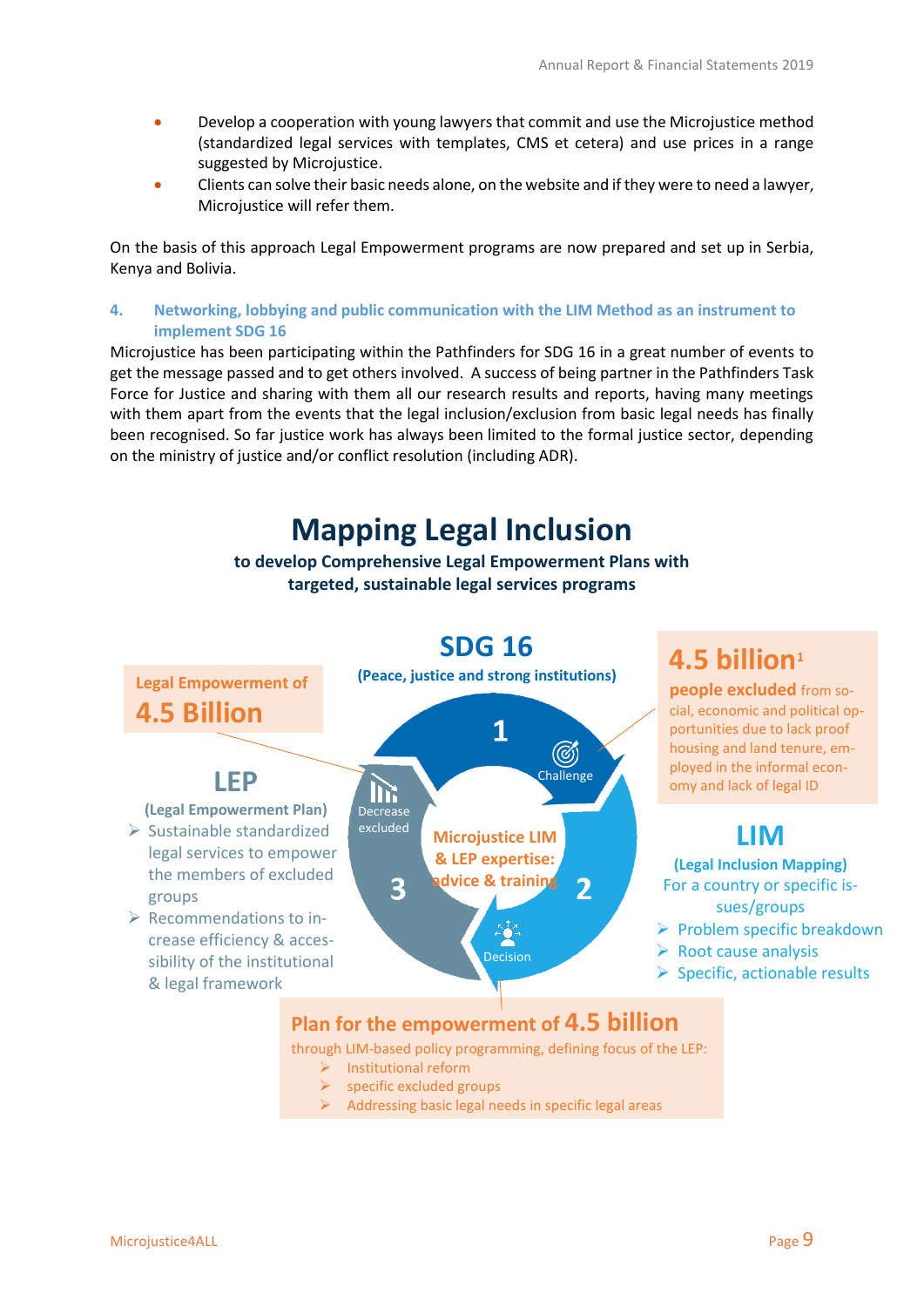The income of Microjustice in 2019 was € 128.582,- while the budget for 2019 was €104.850,-.

The budget for 2020 is €261,890

The Hague, 28<sup>th</sup> May 2020

Álvaro Hernando Director Microjustice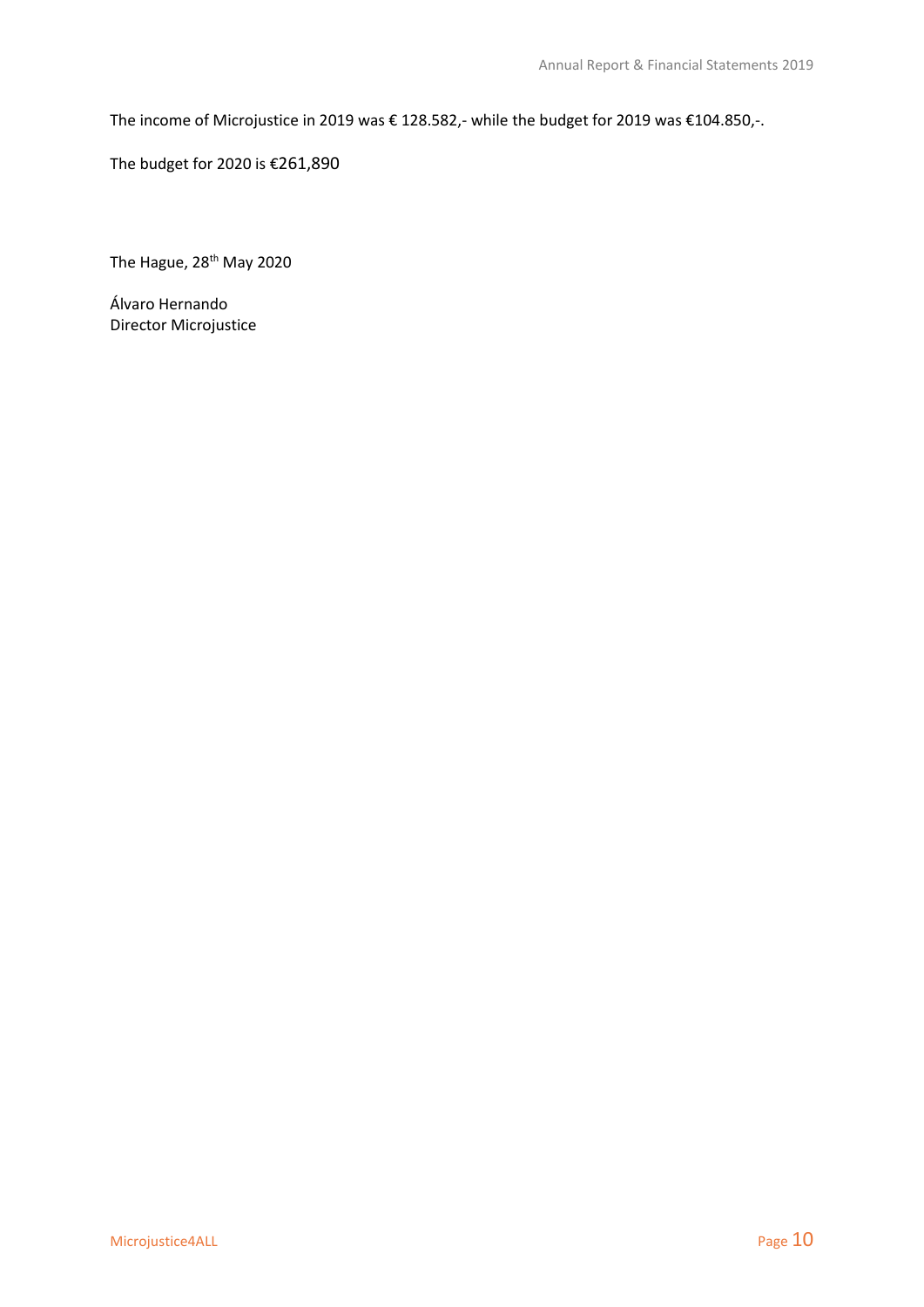## <span id="page-10-0"></span>**2. Financial Statements**

#### <span id="page-10-1"></span>**2.1. Balance sheet**

| <b>Assets</b>               |       | 31 December 2019 | 31 December 2018 |
|-----------------------------|-------|------------------|------------------|
|                             |       |                  |                  |
| Receivables and prepayments | 2.4.1 |                  | 10.022           |
| Cash and cash equivalents   | 2.4.2 | 173.913          | 315.864          |
|                             |       | 173.921          | 325.886          |

| Liabilities                           |       | 31 December 2019 | 31 December 2018 |
|---------------------------------------|-------|------------------|------------------|
|                                       |       |                  |                  |
| Reserves and funds continuity reserve | 2.4.3 | 50.214           | 54.288           |
| Short term liabilities                | 2.4.4 | 123.707          | 271.598          |
|                                       |       | 173.921          |                  |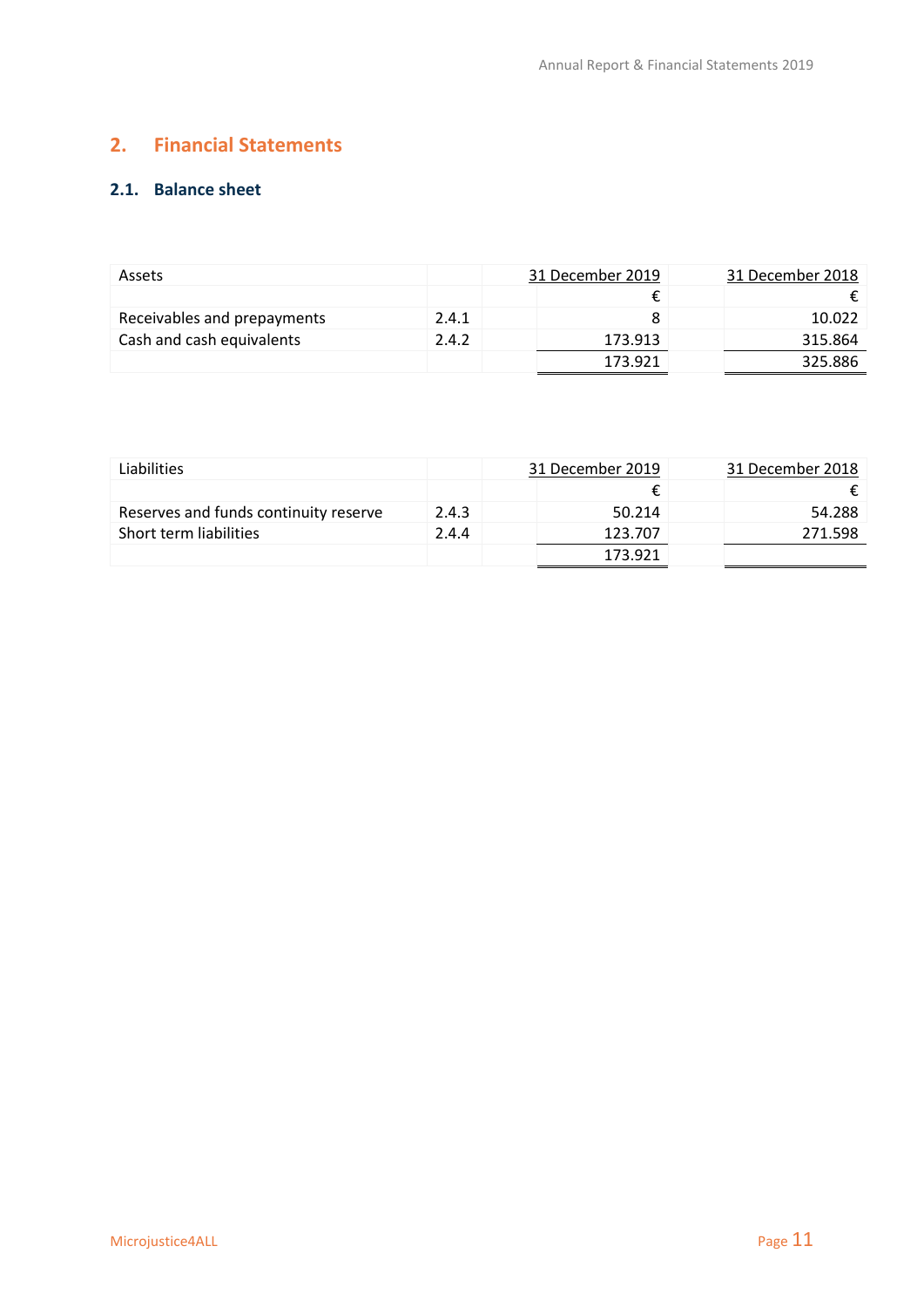## <span id="page-11-0"></span>**2.2. Statement of income and expenditure**

|                                          |       | 2019 Actual | 2019 Budget | 2018 Actual |
|------------------------------------------|-------|-------------|-------------|-------------|
|                                          |       | €           | €           | €           |
|                                          |       |             |             |             |
| Income:                                  |       |             |             |             |
| Income own fundraising                   | 2.5.1 | 128.257     | 104850      | 154.651     |
| Interest income                          |       | 62          |             | 108         |
| Other income                             | 2.5.2 | 263         |             | 606         |
| Sum of income                            |       | 128.582     |             | 155.365     |
|                                          |       |             |             |             |
| Expenditure:                             |       |             |             |             |
| Expenditure on the objective             |       |             |             |             |
| Legal Empowerment of the poor            | 2.5.3 | 128.257     | 104805      | 154.651     |
| Expenditure on fundraising               | 2.5.4 |             |             |             |
| Other costs                              | 2.5.5 | 4.400       | 2400        | 2.599       |
| Sum of expenditures                      |       | 132.657     | 107250      | 157.250     |
| Deficit/Surplus                          |       | $-4.075$    |             | $-1.885$    |
|                                          |       |             |             |             |
|                                          |       |             |             |             |
| Appropriation of result                  |       |             |             |             |
| Allocation or withdrawal from continuity |       | $-4.075$    |             | $-1.885$    |
| reserve                                  |       |             |             |             |
|                                          |       |             |             |             |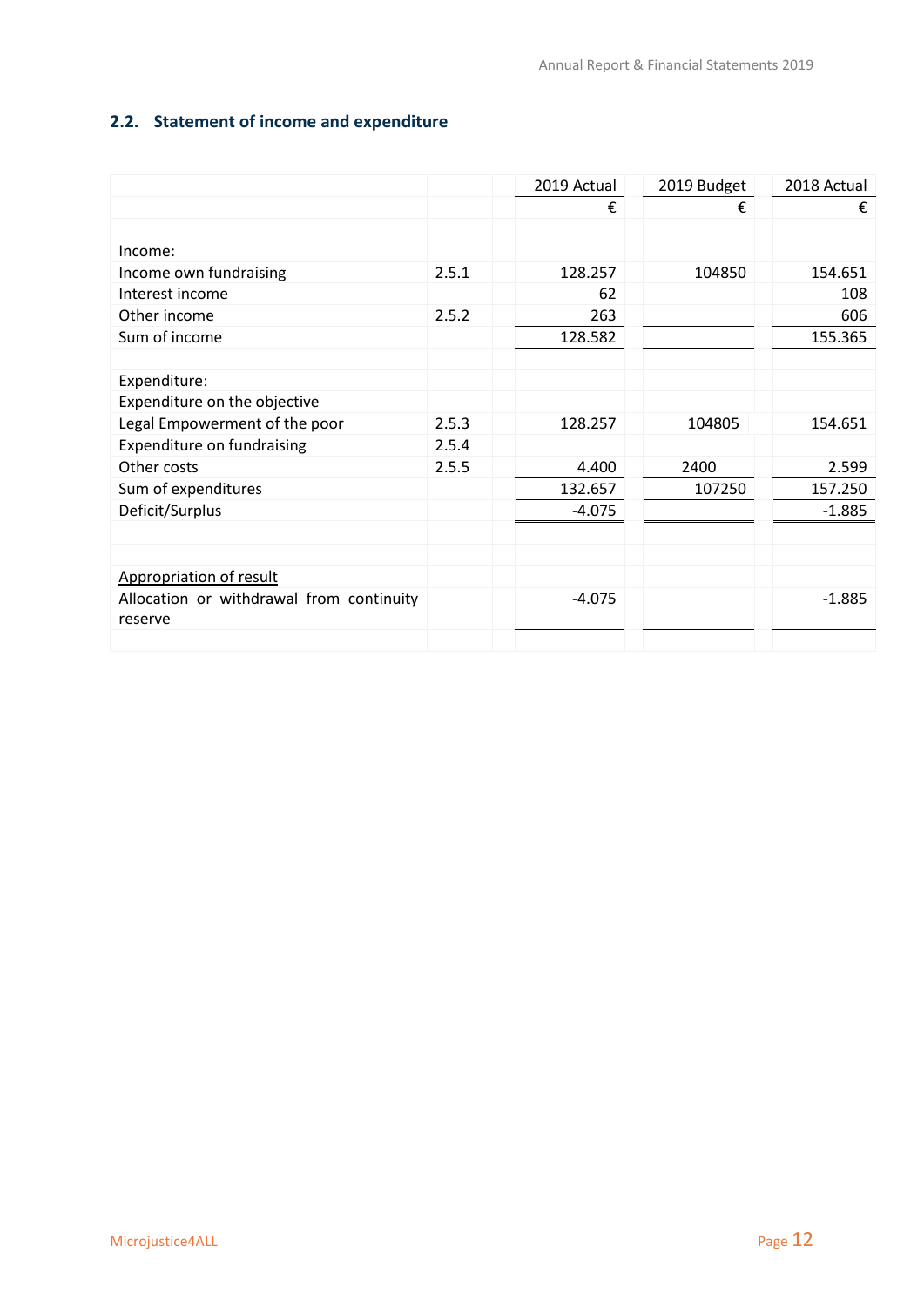#### <span id="page-12-0"></span>**2.3. Explanatory notes**

#### <span id="page-12-1"></span>**General**

#### **a. Activities**

The Activities of Stichting Microjustice, having its legal seat at The Hague in the Netherlands, primarily consists of attracting donations for the international delivery of legal services to poor people in developing regions.

#### **b. Related parties**

Microjustice is running legal protection programs with Microjustice Country Organizations currently in Bolivia, Kenya, and Serbia.

In The Netherlands the foundation has the following related parties: Stichting Friends of Microjustice.

Stichting Friends of Microjustice aims to promote the interests of Microjustice and to support her activities financially.

#### **c. General accounting principles for the preparation of the financial statements**

The financial statements have been prepared in accordance with Guideline RJ650, which applies to Dutch fundraising organizations.

Valuation of assets and liabilities and determination of the result takes place under the historical coast convention. Unless presented otherwise, the relevant principle for the specific balance sheet item, assets and liabilities are presented at face value. Income and expenses are accounted for on accrual basis. Profit is only included when realized on balance sheet date. Losses originating before the end of the financial year are taken into account if they have become known before preparation of the financial statements.

For the purpose of understanding, the classification of certain items in the financial statements has changed. The comparative figures have been adjusted accordingly. These adjustments have no effect on the equity and result of the previous financial year.

#### **d. Translation of foreign currency**

Receivables, liabilities and obligations denominated in foreign currency are translated at the exchange rates prevailing at balance sheet date. Transactions in foreign currency during the financial year are recognized in the financial statements at the exchange rates prevailing at transaction date. The exchange differences resulting from the translation as of balance sheet date, taking into account possible hedge transactions, are recorded in the profit and loss account.

#### **e. Estimates**

<span id="page-12-2"></span>In applying the principles and policies for drawing up the financial statements, the directors of the entity make different estimates and judgments that may be essential to the amounts disclosed in the financial statements. If it is necessary in order to provide the transparency required under Book 2, article 362, paragraph 1, the nature of these estimates and judgments, including related assumptions, is disclosed in the notes to the relevant financial statement item.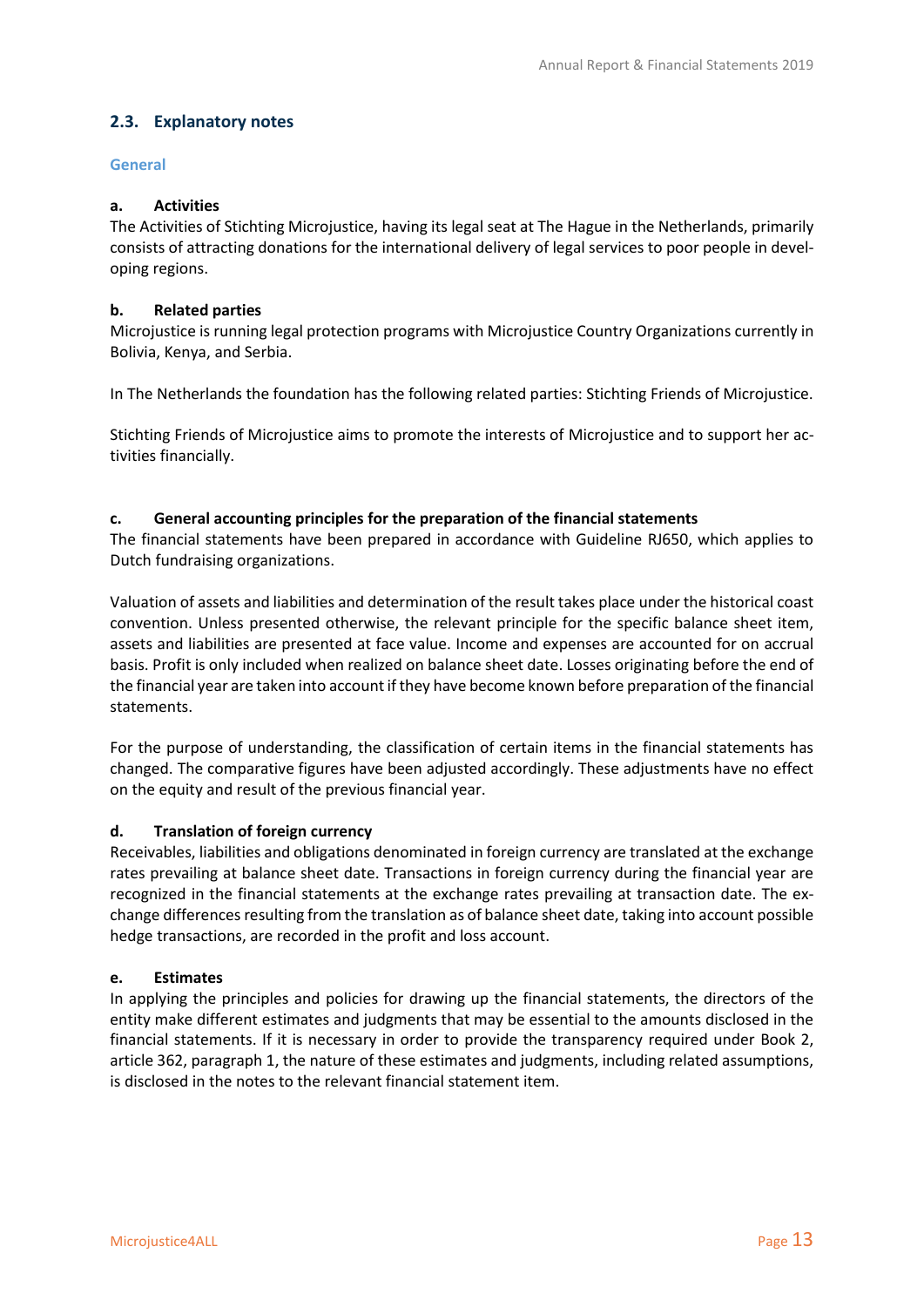#### **Principles of valuation of assets and liabilities**

#### **a. Receivables**

Receivables are included at face value, less any provision for doubtful accounts. These provisions are determined by individual assessment of the receivables. Payments on projects that have been executed without having any contribution but for which contribution is likely are reported on an accrual basis.

#### **b. Current liabilities**

Current liabilities are included at face value. Project related contributions for which the granting period does not match the annual reporting period are reported on an accrual basis.

#### **c. Principles for determination of the result**

Revenues arising from the project related contributions are reported as long as the granting period matches the annual reporting period. Project related contributions received for which the activities have not yet been performed are reported on an accrual basis.

Operating costs arising from project activities are reported at face value and whereas the project activities have been performed.

Services rendered in kind consist of contributions received for the execution of services for internal purposes (overhead costs). The contribution for these internal services are identical to the expenditures for these internal purposes.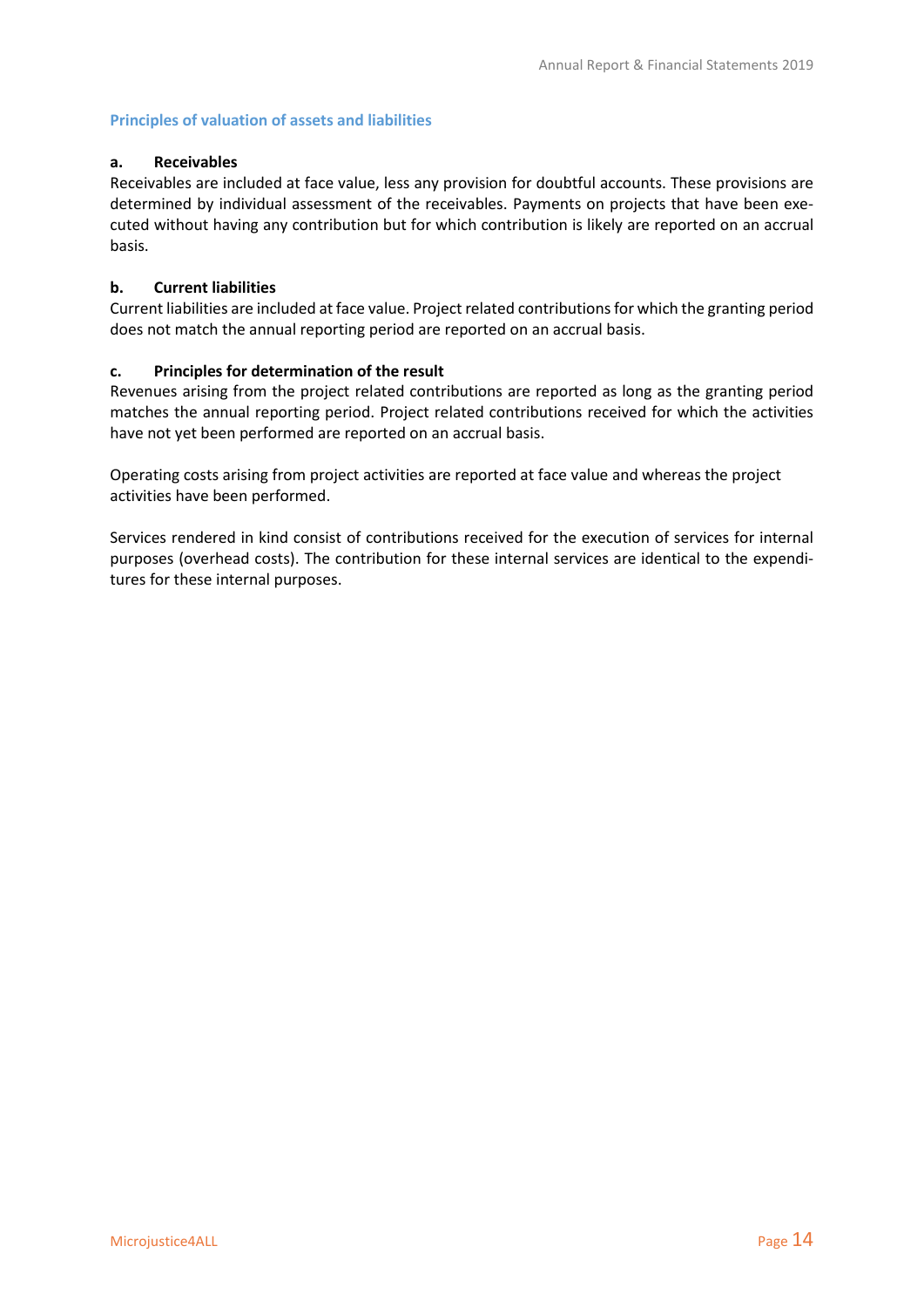#### <span id="page-14-0"></span>**2.4. Notes to the balance sheet**

#### <span id="page-14-1"></span>**2.4.1. Receivables and accrued income**

|                                   | 31-12-2019 | 31-12-2018 |
|-----------------------------------|------------|------------|
|                                   | €          |            |
|                                   |            |            |
| Prepayments on projects           |            |            |
| Liberty Kenya                     |            |            |
| Other receivables and prepayments |            |            |
| Interest                          | 8          | 23         |
| Other prepayments                 |            | 10.000     |
| Other receivables                 |            |            |
| Book value at December, 31        | Ջ          | 10.023     |

#### <span id="page-14-2"></span>**2.4.2. Cash**

The cash consists of bank deposits in different currencies (Euro, USD and Pounds).

#### <span id="page-14-3"></span>**2.4.3. Continuity reserve**

The continuity reserve is specified as follows:

|                                                     | 31-12-2019 | 31-12-2018 |
|-----------------------------------------------------|------------|------------|
|                                                     |            |            |
|                                                     |            |            |
| Balance at January, 1                               | 54.288     | 47.312     |
| Release of provision for Invoices of previous years |            | 8.861      |
| Result for the financial year                       | $-4.075$   | $-1.885$   |
| Balance at December, 31                             | 50.214     | 54.288     |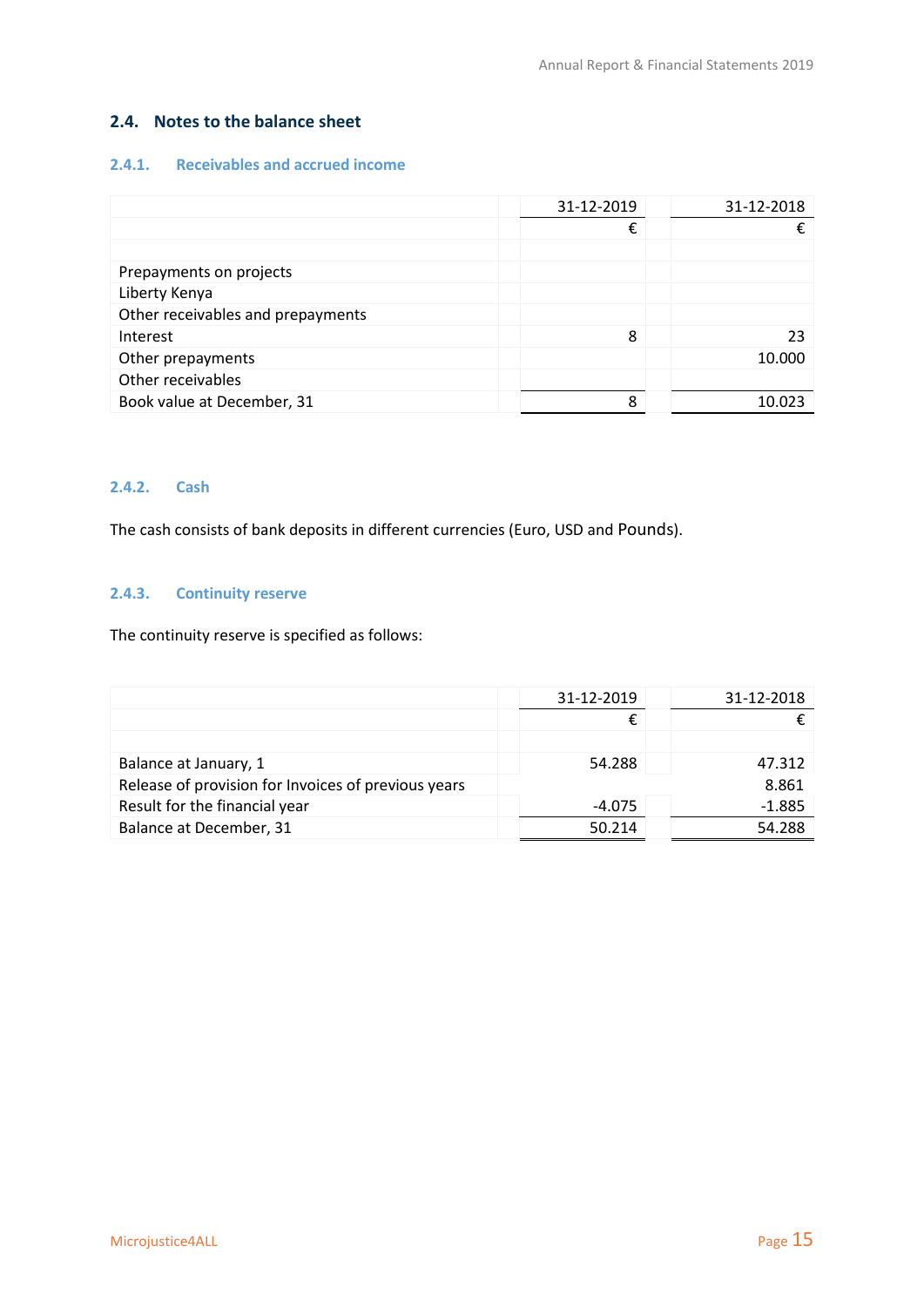#### <span id="page-15-0"></span>**2.4.4. Short term liabilities**

The short-term liabilities and accruals can be specified as follows:

|                                   | 31-12-2019 | 31-12-2018 |
|-----------------------------------|------------|------------|
|                                   | €          | €          |
|                                   |            |            |
| <b>Grants received in advance</b> |            |            |
| Advance LIM project               | 35.856     | 107.784    |
| Advance POBB Kenya project        | 72.376     | 128.705    |
| <b>Accounts payable</b>           |            |            |
| Creditors                         |            |            |
| Other costs to pay                | 15.475     | 35.109     |
| Book value at December, 31        | 123.707    | 271.598    |

#### <span id="page-15-1"></span>**2.4.5. Assets and liabilities not recognized in balance sheet**

Stichting Friends of Microjustice has a rotating fund of EUR 250.000 which it may use to finance the development and operating costs of Microjustice.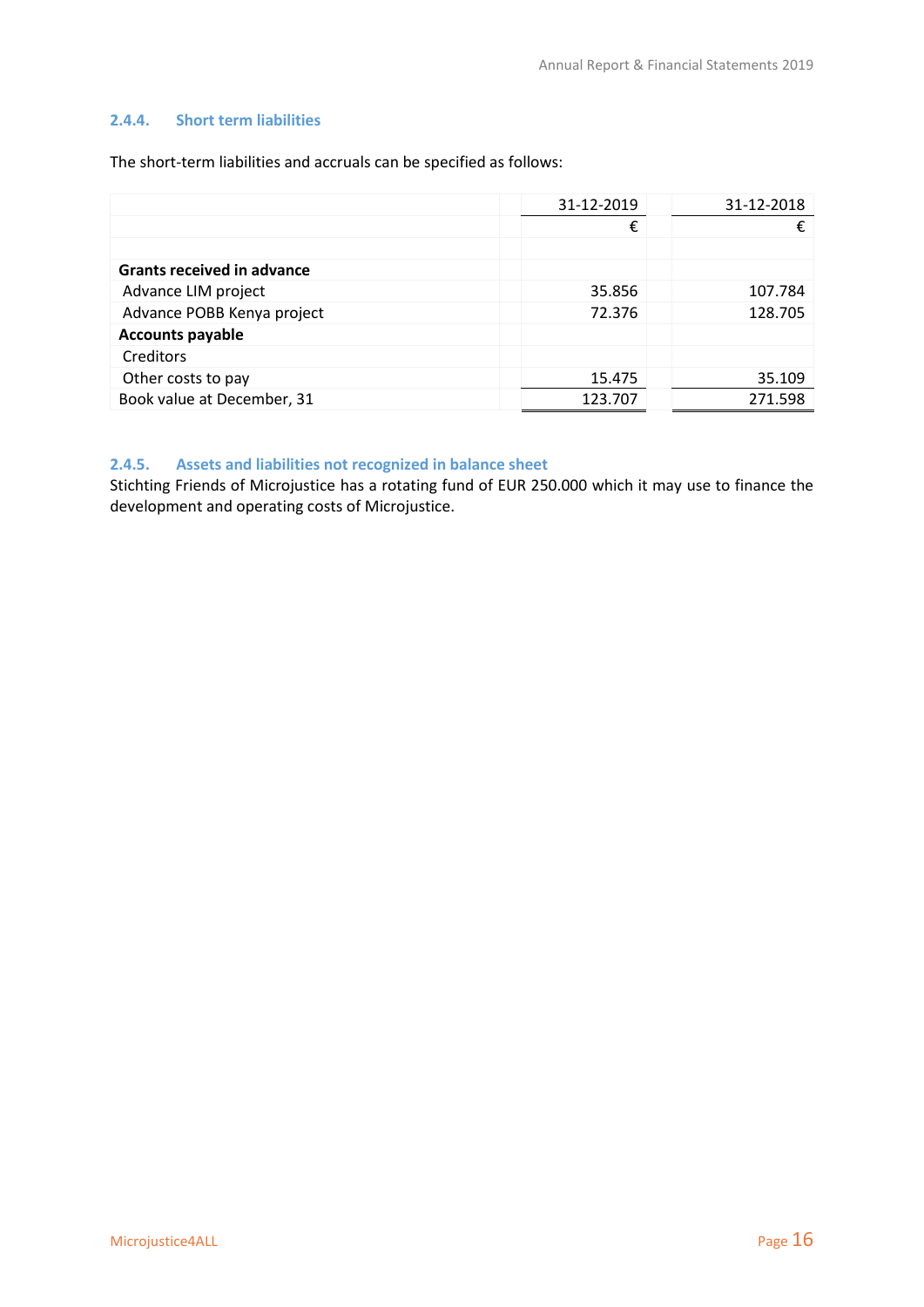## <span id="page-16-0"></span>**2.5. Notes to the Statement of income and expenditure**

### <span id="page-16-1"></span>**2.5.1. Income**

The income out of own fundraising can be specified as follows:

|                                                                                                                                                       | 2019    | 2018    |
|-------------------------------------------------------------------------------------------------------------------------------------------------------|---------|---------|
|                                                                                                                                                       | €       | €       |
|                                                                                                                                                       |         |         |
| Implementing SDG16 in Kenya: Setting up a sustaina-<br>ble MICROJUSTICE Legal infrastructure to help com-<br>munities access their basic legal rights | 56.329  | 151.690 |
|                                                                                                                                                       |         |         |
| Implementing LIM                                                                                                                                      | 71.928  | 2.961   |
|                                                                                                                                                       |         |         |
|                                                                                                                                                       |         |         |
|                                                                                                                                                       |         |         |
|                                                                                                                                                       |         |         |
|                                                                                                                                                       | 128.257 | 154.651 |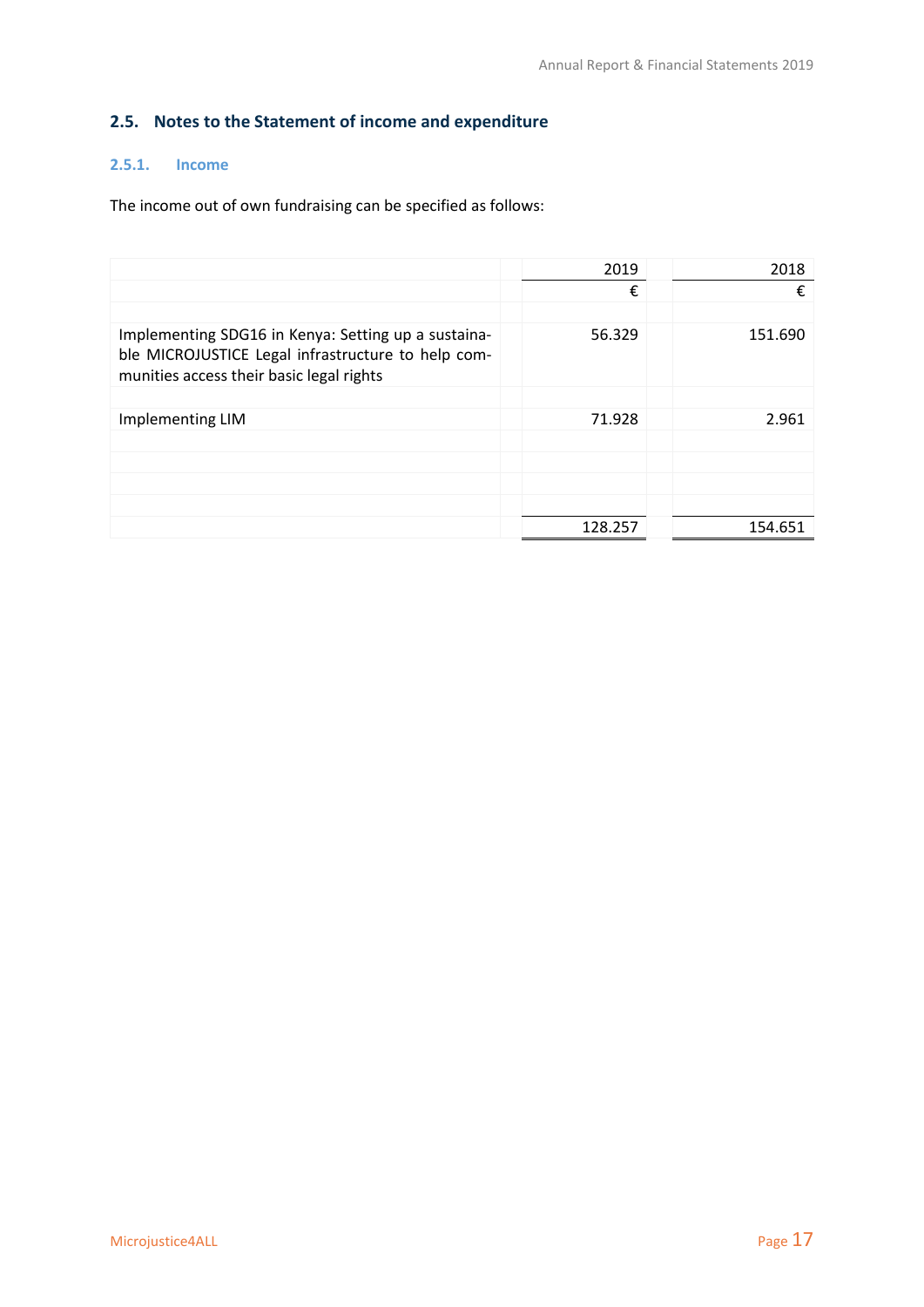#### <span id="page-17-0"></span>**2.5.2. Other income**

|                               | 2017 | 2016 |
|-------------------------------|------|------|
|                               |      |      |
|                               |      |      |
| Realized exchange differences | 262  | 606  |
| Non project related donations |      |      |
|                               |      |      |
|                               | 262  |      |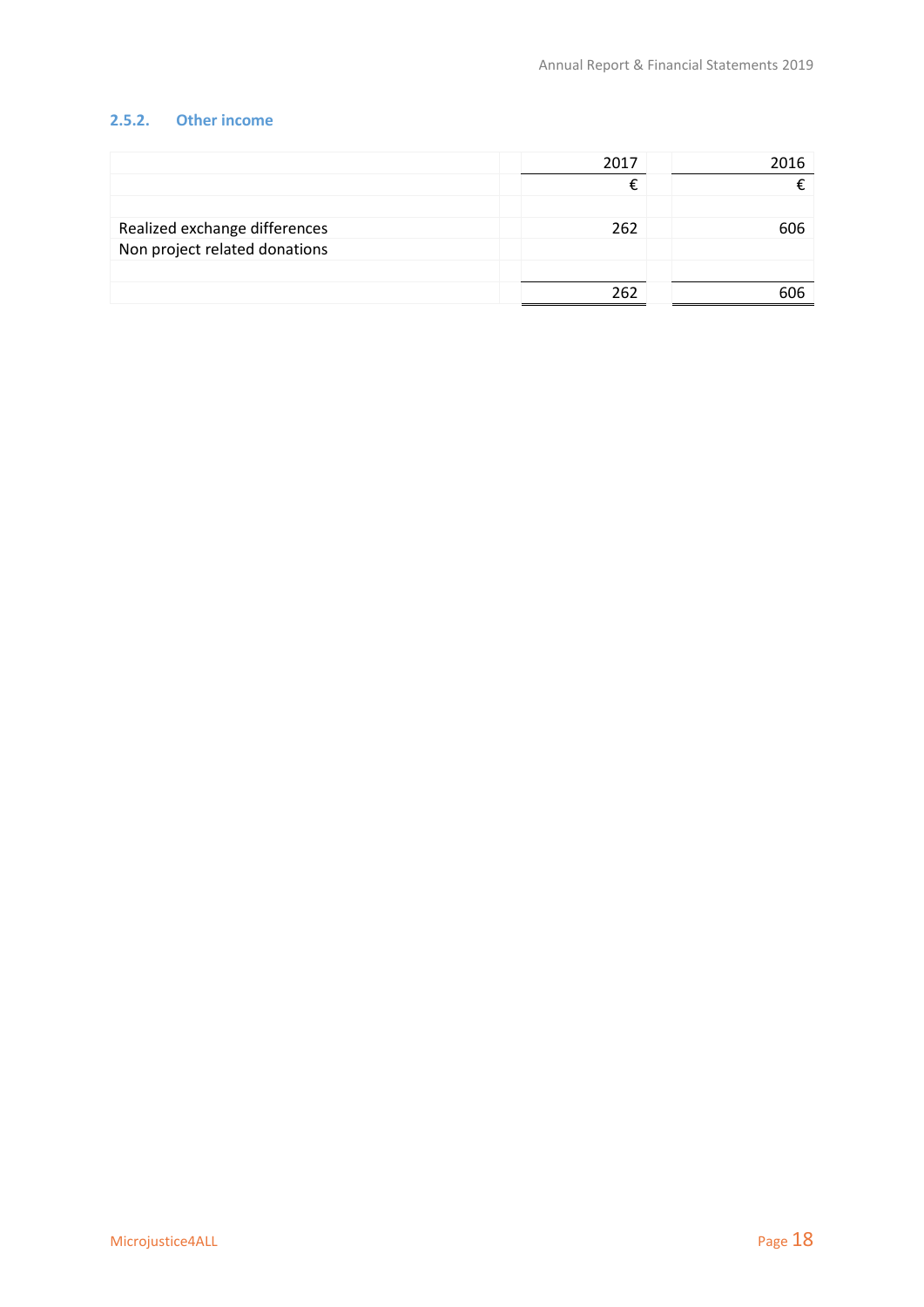## <span id="page-18-0"></span>**2.5.3. Expenditure on the objective**

|                                                                                                                                                       | 2019    | 2018    |
|-------------------------------------------------------------------------------------------------------------------------------------------------------|---------|---------|
|                                                                                                                                                       | €       | €       |
|                                                                                                                                                       |         |         |
| Implementing SDG16 in Kenya: Setting up a sustaina-<br>ble MICROJUSTICE Legal infrastructure to help com-<br>munities access their basic legal rights | 56.329  | 151.690 |
|                                                                                                                                                       |         |         |
| <b>Implementing Project LIM</b>                                                                                                                       | 71.928  | 2.961   |
|                                                                                                                                                       |         |         |
|                                                                                                                                                       |         |         |
|                                                                                                                                                       | 128.257 | 75.426  |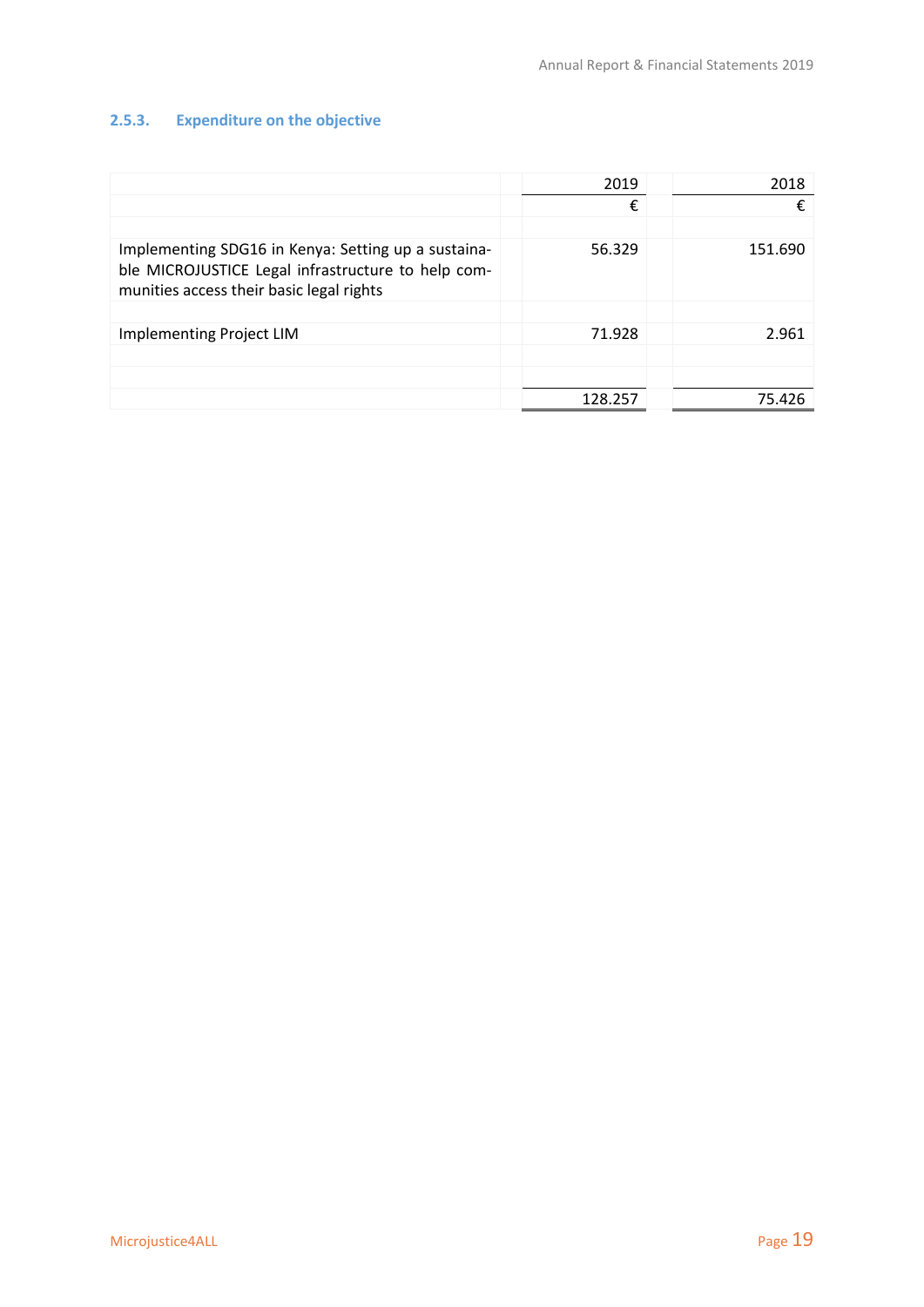#### <span id="page-19-0"></span>**2.5.4. Other costs**

|                      | 2019  | 2018  |
|----------------------|-------|-------|
|                      |       |       |
|                      |       |       |
| Costs Project Serbia | 2.400 | 2.400 |
| Fee Director         | 2.000 |       |
| Payment differences  |       | 199   |
|                      | 4.400 | 2.599 |

#### <span id="page-19-1"></span>**2.5.5. Explanation cost allocation**

| Destination                                            | Objective                                        | Expendi-<br>tures<br>on<br>fundraising | Other<br>costs | Total sum<br>2019 | <b>Budget</b><br>2019 | Total sum<br>2018 |
|--------------------------------------------------------|--------------------------------------------------|----------------------------------------|----------------|-------------------|-----------------------|-------------------|
| <b>Expenses</b>                                        | Em-<br>Legal<br>power-<br>of<br>ment<br>the poor | -fund<br>Own<br>raising                |                |                   |                       |                   |
| MICROJUSTICE Le-<br>gal Service provi-<br>sion         |                                                  |                                        |                |                   |                       |                   |
| &<br>interna-<br>Local<br>tional fees consult-<br>ants | 114.943                                          |                                        |                | 110911            | 89850                 | 136.824           |
| Travel costs                                           | 11.671                                           |                                        |                | 11328             | 8500                  | 13.213            |
| Overhead & Finan-<br>cial Administration               | 6.043                                            |                                        |                | 6015              | 6500                  | 7.213             |
|                                                        |                                                  |                                        |                |                   |                       |                   |
| Total sum                                              | 132.657                                          |                                        |                | 128.254           | 104850                | 157.250           |

#### <span id="page-19-2"></span>**2.6. Signing of the Annual Report**

The Director approves the annual accounts, resulting in total assets of  $\epsilon$  173.921 -. The foundation's capital of €50.214, - and a negative result on the balance sheet of €4.075 -.

The Hague, 28<sup>th</sup> May 2020

Álvaro Hernando Director Microjustice